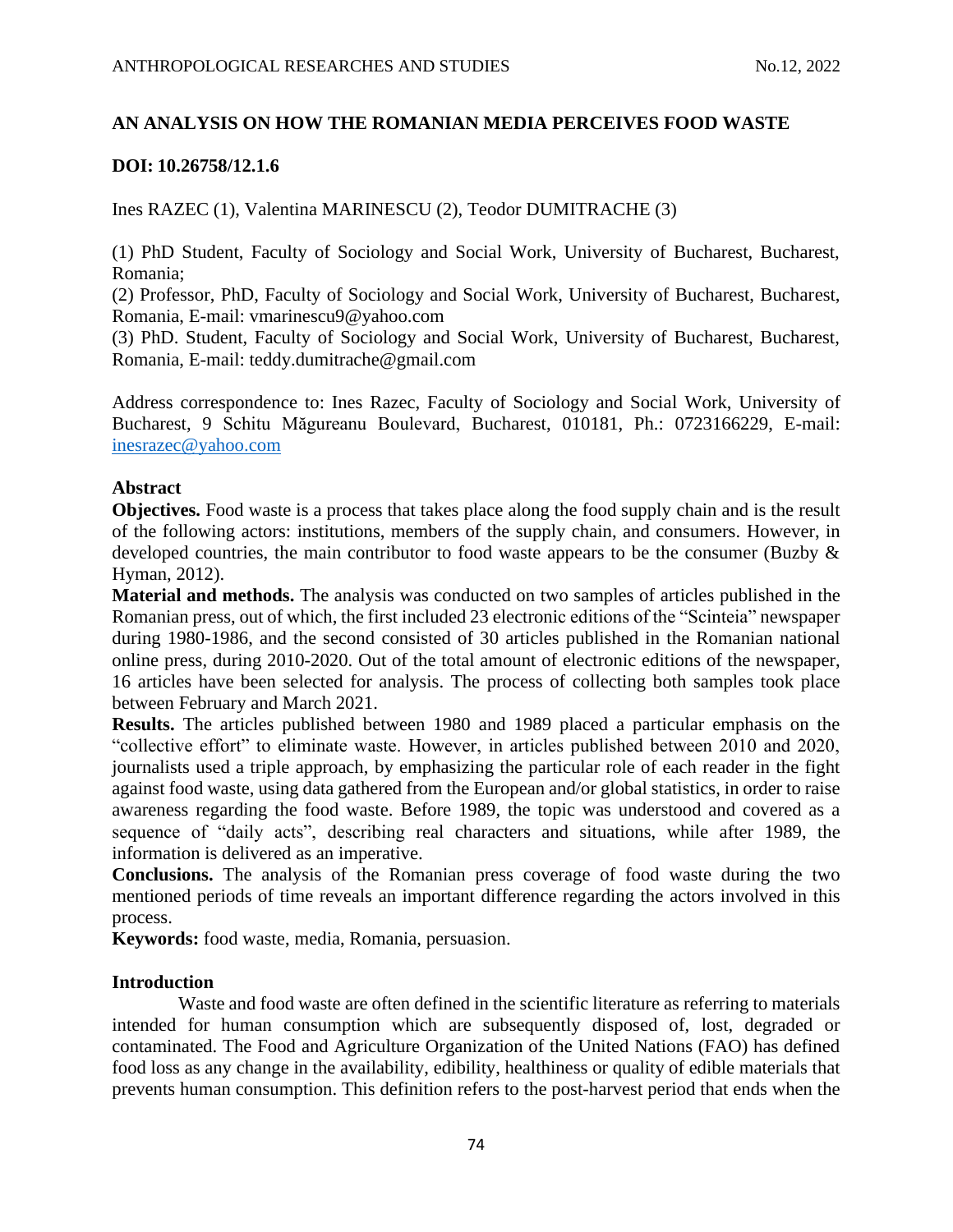product is acquired by the final consumer (Giroto, Alibardi & Cossu, 2015, p. 3). According to other researchers, such as Östergren (2014), who focused mainly on the resource flows of the agrifood system, food waste was: "any edible product and non-edible part of the food that was removed (lost or diverted) from the food supply chain for recovery or disposal (including composted, cultivated/not harvested crops), anaerobic, bioenergy production, co-generation, incineration, and products that were disposed of in the sewers or junkyards or discharged at sea" (p. 18). Food waste takes place along the food supply chain and is the result of several factors such as: institutions, actors in the supply chain and consumers (Stuart, 2009, p. 11). However, in developed countries, the main contributor to the food waste generation appears to be the consumer (according to studies conducted by Buzby & Hyman, 2012, p. 566; Beretta, Stoessel, Baier & Hellweg, 2013, p. 769). A considerable amount of food that is wasted along the food chain takes place at the end of the meal, both in the household and in restaurants or other types of catering companies (Okumus, Koseoglu & Ma, 2018, p. 65).

The issue of food waste has been addressed differently during time. The European Food Banks Federation (FEBA) was created in 1984 and more than 30 years later, 247 food banks were active in 21 European countries. According to reports published on their website, in 2017, a total of 401.000 tons of food was collected and distributed to 44.700 organizations, helping 8,1 million people in need (p. 14).

Nowadays, the problem of food waste involves all waste management sectors, from collection to disposal. The identification of sustainable solutions concerns all contributors to the food supply chains, the agricultural and industrial sectors, as well as the retail and the final consumers. Although 870 million people around the world are chronically undernourished, around 1,3 billion tons, or one third of food produced for human consumption are wasted each year (Kojima & Ishikawa, 2013, p. 10). That is the main reason why in 2015 the United Nations Organization included reducing food waste among the 17 objectives for sustainable development around the world, including Sustainable Development Goals: "By 2030, the overall amount of food waste per capita must be reduced to a half, both on a distribution and consumption level and reduce food losses throughout the production and supply chains, including post-harvest losses" (Assembly, 2015, 12.3).

Warde and Yates claim that "food or what we should or should not eat is one of the most problematic topics in the contemporary world" (2016, p 15). For some consumers, food is abundant and pleasant; for others, procuring the necessary food is an exhausting daily challenge (Hall & Holmes, 2017). The result of food waste by the final consumer is a direct result of excessive or inappropriate purchasing, poor storage conditions, excessive preparation, portioning and cooking (Papargyropoulou, Lozano, Steinberger, Wright & bin Ujang, 2014, p. 11) that are classified in three main types: preventable, potentially preventable and unavoidable.

Current studies (Scherhaufer & Schneider, 2011; Whitehair, Shanklin & Brannon, 2013) underline that, in order to reduce food waste, additional measures are needed to inform the public and raise awareness on matters such as reducing the food waste to 15% in university canteens, through messages such as: "Eat what you buy. Do not waste food" or "All tastes, no waste". In other words, campaigns are needed to induce behavioural changes, educating consumers about the amplitude and impact of food waste. According to Richetin and collab. (2012, p. 113), sensibilization is important in reducing the residual food, but not necessarily decisive in generating a behavioural change. Watson and Meah (2013, p. 116) also claimed that interventions to raise awareness are insufficient, since food waste is caused by complex processes and awareness itself does not turn these processes into practice.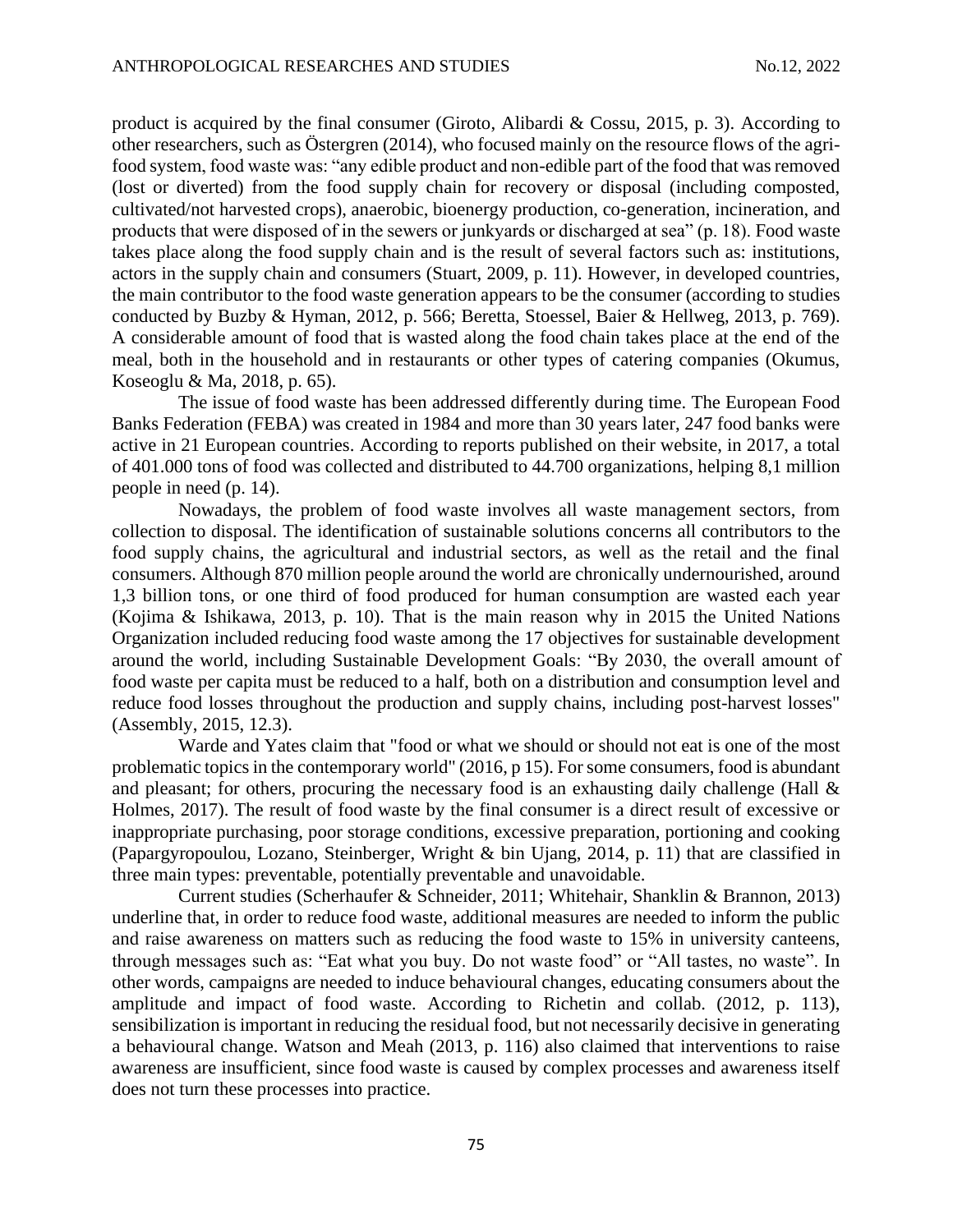Pudel and Westenhofer (1988 apud. Gjerris, & Gaiani, 2013) have identified four areas of change that constitute at least a part of the explanation for food waste: (1) devaluation - food is seen as something obvious and has no value; (2) lack of knowledge about the identity of food consumers are no longer aware of the cultural context of food they consume and no longer know the correct ingredients used to cook it; (3) lack of knowledge about the origin of food globalization and loss of local food culture; and (4) loss of the social and emotional connection with food - eating together is no longer a daily family tradition, and the traditional family recipes disappear (Gjerris & Gaiani, 2013, pp. 8-9).

After having analysed the food waste produced by the rural tourism industry in Romania Cantaragiu, Hadad and Condrea (2019, p. 153) highlighted the fact that local food could be used both to attract tourists and to create a distinctive image of a particular touristic destination. This is especially applicable in the case of rural tourism, which usually involves locally produced foods (e.g. the famous sausages of Buzău or the wide variety of local products offered by various inns in Maramureș). As far as the underdeveloped areas are concerned, Gössling, Garrod, Aall, Hille and Peeters (2011) consider that attention should nevertheless be paid to the amount of food waste generated by the rural tourism and its impact on the local communities and the environment (p. 535). Food waste generated by the hospitality sector is therefore rapidly becoming a major concern, as its contribution to food waste accounted for almost 12% of the total waste in the past years (Tostivint et al., 2016, p. 23). In addition, along with the increasing trend in food consumption, driven by the rising income and tourism, the wastage of hospitality has become a major problem for both developed and currently developing countries (Wang et al. 2017, p. 5).

The COVID-19 pandemic has influenced everyone's lives and brought new challenges to contemporary societies. The multiple restrictions, the confinement, the work from home, together with the income diminution, and the overtime hours have led to extensive changes in consumers' behaviour. The study conducted by the European Institute of Inovation & Technology, EIT Food, in September 2020 on a sample of 5.000 consumers from ten European countries shows an interesting change in consumers' behaviour in terms of purchasing and food consumption during the pandemic (Nuijten, 2020, p. 5). According to the study, significant changes are witnessed across Europe in areas such as: purchases, the consumption of food and other products, cooking and eating. There are several reasons for these changes. The results of the interviews conducted for the purpose of this study showed that 56% of the Romanian consumers were affected by financial difficulties during the pandemic, while 73% claimed that they had extra time to cook. There was also noticed a significant increase in product consumption, especially vegetables, dairy products, meat and poultry meat, while 33% have decreased alcohol consumption. There has been noticed a significant increase in the online purchases, whether they were pre-ordered or wholesale, and the biggest increase in impulse purchases. In Europe, the Romanian consumers were the second most likely to always check prices, but Romania was the only place to show a clear drop in purchases from unknown brands (while buying more product brands). Regarding the online purchases, 49% of Romanians no longer chose packed products due to hygienic reasons. Consumers taking part in this survey claim that many of the changes will be sustainable. The significant upward trends for the future include the following eating habits: enjoying the food and having a wide variety of products, developing cooking skills, using a proper equipment and having time to cook, prioritizing the access to nearby food shops and accessible products, acquiring the necessary knowledge on nutrition, healthy food and using food for weight control, buying more local food, and reducing unsustainable packaging and food waste (Nuijten, 2020, p. 12).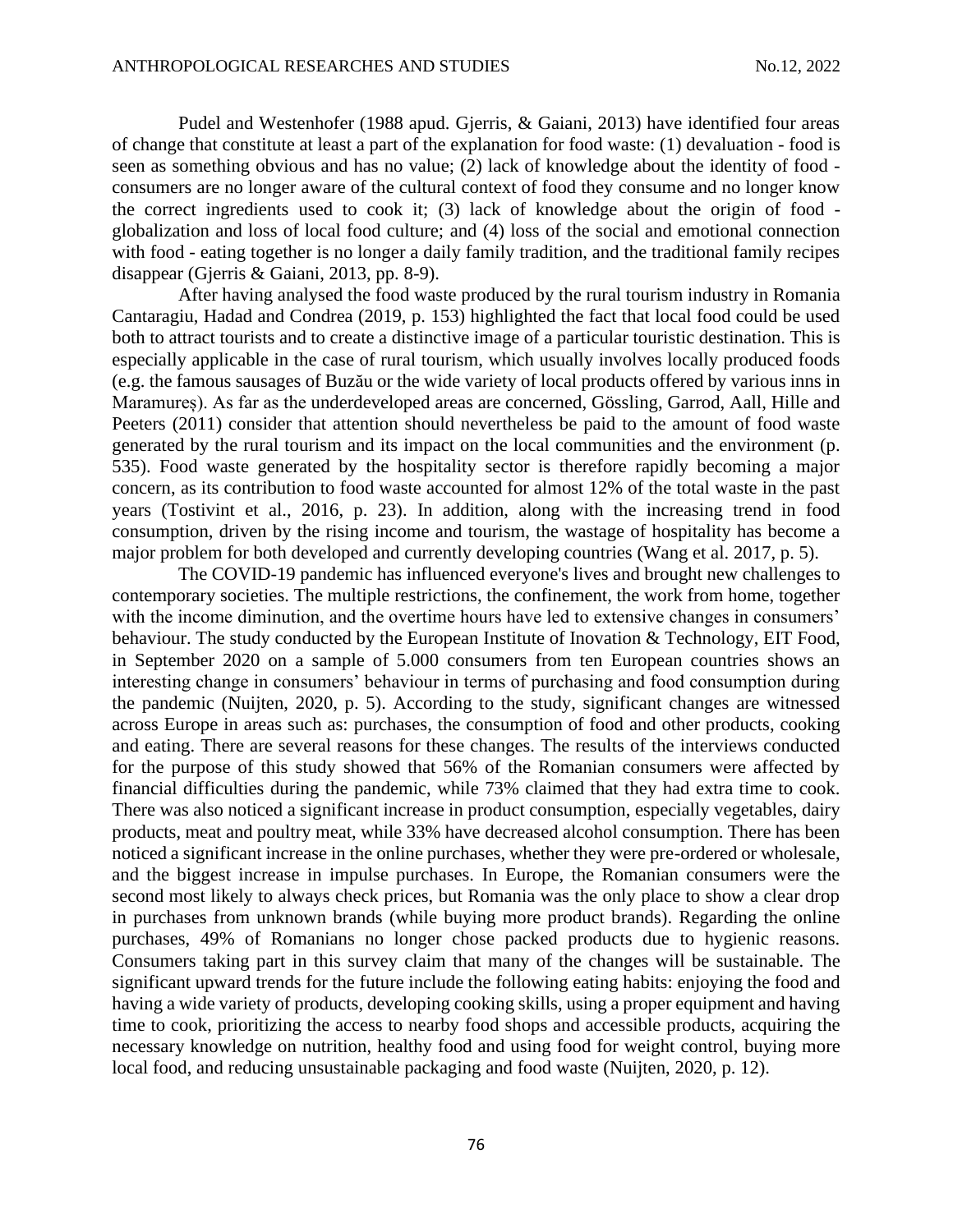In order to facilitate the implementation of an intention to reduce food waste, different types of intervention can be applied (Stöckli et al. 2018 apud Närvänen, Mesiranta, Mattila & Heikkinen, 2020). These measures aim less at increasing motivation and more at reinforcing the intention to reduce levels of food waste and facilitate the necessary actions. These interventions differ in their tactics. While some invite at remembering the intention to reduce food waste, some are examples of this intention. Other interventions are more procedural and are used to teach people how to effectively reduce food waste (by giving them instructions) or help them by facilitating particular behaviours (by simplifying things) or by monitoring the effect of their behaviour. Therefore, in order to be successful in directing people toward reducing food waste, specialists show that interventions should not only initiate campaigns to raise awareness and inform consumers, because they are already concerned about this problem. On the contrary, consumers better respond to interventions aimed at increasing the importance of food waste prevention (compared to the other valuable objectives), for example by using their commitment. In addition, interventions should focus on facilitating the pursuit of objectives, improving people's skills and opportunities to handle food efficiently. As part of the set of activities conducted to combat the loss, exceedance and waste of food for alternative final users, food donation is also a solution, as food is collected for its original purpose, such as the human food consumption (Schneider, 2013, p. 762).

#### *Food waste and the media*

As far as the relationship between communication and food waste is concerned, food advertising has been one of the fastest growing industries in the last century. In 1877, food advertising accounted for only 1% of the revenues of the N. W. Ayer advertising agency, because at that time, food was considered to be a necessity rather than a luxury. After only 24 years, food advertisements accounted for 15% of the revenues of the largest advertising agency in America, and by 1920, the food industry spent over \$14 million on advertising (Parkin, 2006, p. 9). According to a report published by A. Guttmann on Statista (2017), in the United States, advertising expenses in the food industry alone generate more than \$190 billion a year, while in 2016, the advertising expenses for fruit, vegetables and the canned food industry, as well as for frozen and preserved food specialties reached about \$1,36 billion.

During the period that preceded 1989, Romania was affected by the economic crisis of the early 80's, the effects of which were felt until the revolution of December 1989 (Anton, 2015, p. 352). In 1980, "Law No. 13 of December 19, 1980 on the constitution, distribution and use of resources by county for supplying the general public with meat, milk, vegetables and fruit" was adopted and immediately entered into action (Marea Adunare Națională [Grand National Assembly], 1980). Annual food plans were made public and implemented in the following years (Scinteia, 2 July 1981a; Scinteia, 2 July 1981b). Established for the first time in the Plenary of the Executive Political Committee on July 2, 1982 and then stipulated in the law on December 18, 1982 the flour, oil, sugar and bread rations have been part of Romanians' life until 1989 (Marea Adunare Națională [Grand National Assembly], 1982). Although the official speech was talking about improving the health of the population, the real reason why these measures were adopted were the external debts and the pressure on Romania to revise its industrialization goals (Anton, 2015, p. 355). Food rations have undergone major changes over the course of the nine years, with urban inhabitants having access to higher amounts of food, as opposed to the ones in rural areas who received much smaller rations. The amount of food within the rations was based on the number of inhabitants per dwelling, age and weight. Calories consumption was established starting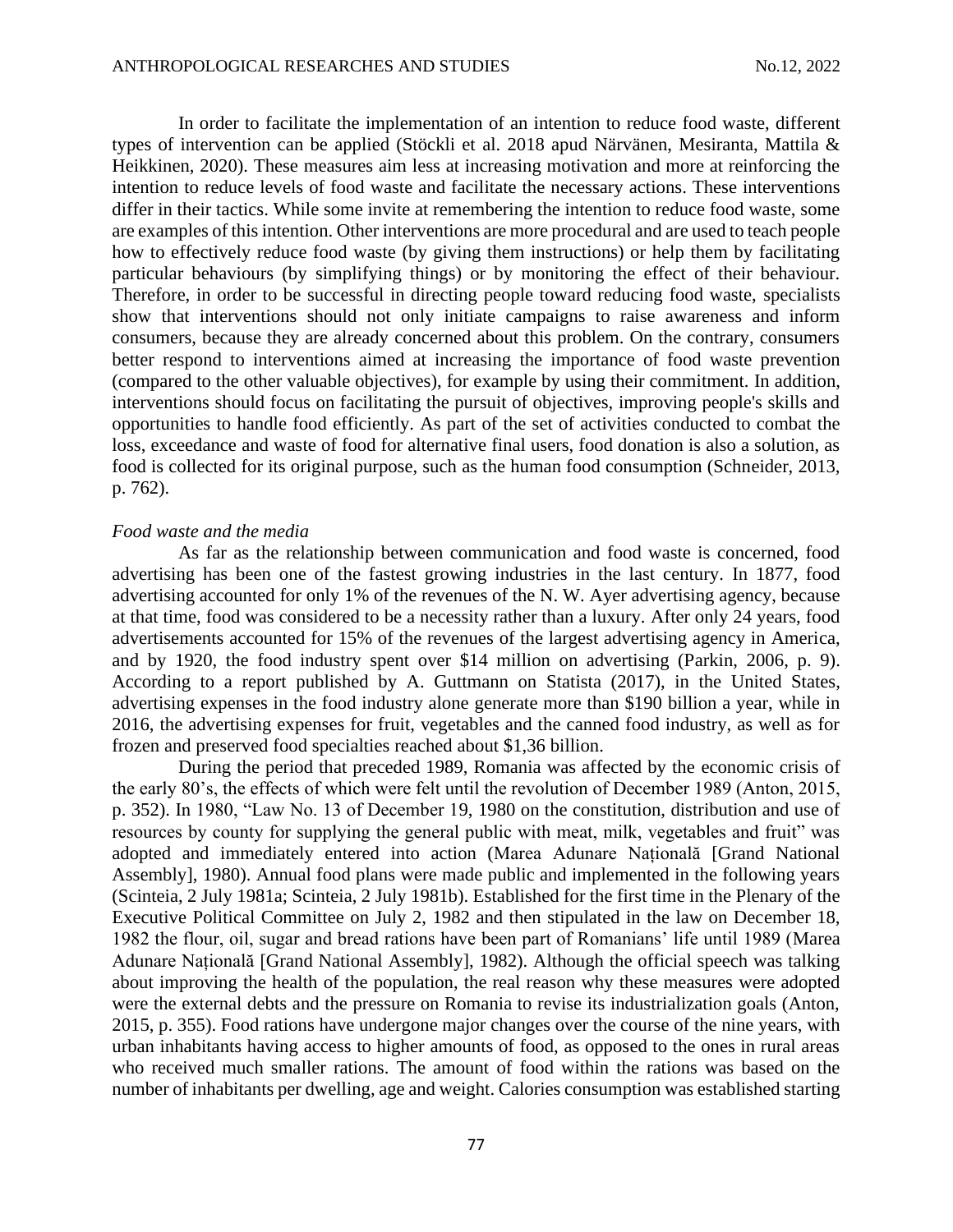from the premise that the population consumed large quantities of food, which led to weight and health problems in general (Anton, 2015, p. 351). Thus, it was decided that the initial maximum consumption rate of 3.300 calories should be reduced to a maximum of 2.800, this limit being considered scientifically appropriate: "In support of the decision, medical advice was given on the height-to-weight ratio. Thus, for a 1,65 m tall man, aged between 30 and 39 years old, the optimum weight was 67,5 kg; for a 1,80 m tall one, aged between 40 and 49 years old, the weight was 80,5 kg. For women, the standards were as follows: height  $1,57 \text{ m} / 30 - 39$  years old / weight 56,6 kg; height 1,68 m / age of 40 – 49 years old / weight of 66,9 kg" (Mihai, 2018, p. 7). The decision regarding the food ratio was established not only based on the height and weight ratio, but also on a food plan requiring a very low rate of meat and dairy products consumption: " $60 - 70$  kg; fish and fish products:  $8 - 10$  kg; milk and milk products (exclusively butter): 210 to 230 litters; eggs: 260 to 280 pieces; fat (butter, margarine, oil, lard): 16 to 18 kg; vegetables and vegetable products: 170 to 180 kg; grain legumes: 3 to 4 kg; fruit and fruit products: 65 to 95 kg; sugar and sugar products: 22 to 26 kg; potatoes: 70 to 90 kg; cereal products (flour, cornmeal, rice): 120 to 140 kg" (Mihai, 2018, p. 8). The contemporary documents frequently express concern about the "high" consumption of oil and bread among Romanians, which is compared, by invoking their statistics, to the one registered at a European level. The plan was to reduce animal and cereal consumption by 1985. The rural inhabitants were obliged to sell food such as eggs or milk in common with other concitizens. Each village was obliged to provide a supply of food to pay the quota requested by the state (Consiliul de Stat al Republicii Sociaiste România [The State Council of the Socialist Republic of Romania] 1983), all of which in an attempt to prevent farmers (and all residents) from buying from other towns or cities (Anton, 2015, p. 348).

However, food is not the only one whose waste was limited through official regulations and programs. In an attempt to save as many resources as possible, cleaning products, such as: soap, light bulbs, batteries, matches or other household items were also a focus. Faced with increasingly severe restrictions, the authorities have decided to punish by law those who make food supplies. Article 1 of Decree 306/1981 laid down as follows (Consiliul de Stat al Republicii Sociaiste România [The State Council of the Socialist Republic of Romania], 1981): "Buying from state and cooperative trading units for storage, in quantities exceeding the needs of family consumption over a period of one month, of oil, sugar, flour, cornmeal, rice, coffee and other food products whose storage affects the interests of other purchasers and the good supply of the population constitutes a crime of speculation and is punishable under the Penal Code by 6 months to 5 years in prison".

During 1980 and 1989, consumer goods not only considerably reduced their quantity and became extremely hard to reach, but also drastically lost their quality. Food was also subject to changes in composition. In search of less expensive measures, Ceaușescu decided to set up new rabbit farms in order to cover the meat shortages, thus trying to balance the exported products with the ones from the domestic market (Anton, 2015, p. 349): "In search of new cheap solutions, during the CPEx (Comitetul Politic Executiv al Comitetului Central, The Executive Committee of the Central Committee) meeting on March 18, 1982, Ceaușescu ordered the development of some kinds of sausage that would include less meat and more substitutes. Inspired by the Spanish ham, but also by the Moldavian pârjoale or the American hamburgers, the secretary-general was more than optimistic that successful substitutes could also be made available in the Socialist trade". It should not be forgotten that another important resource where "waste" was reduced was the fuel and electricity consumption (Tismăneanu, Dobrincu, & Vasile, 2006).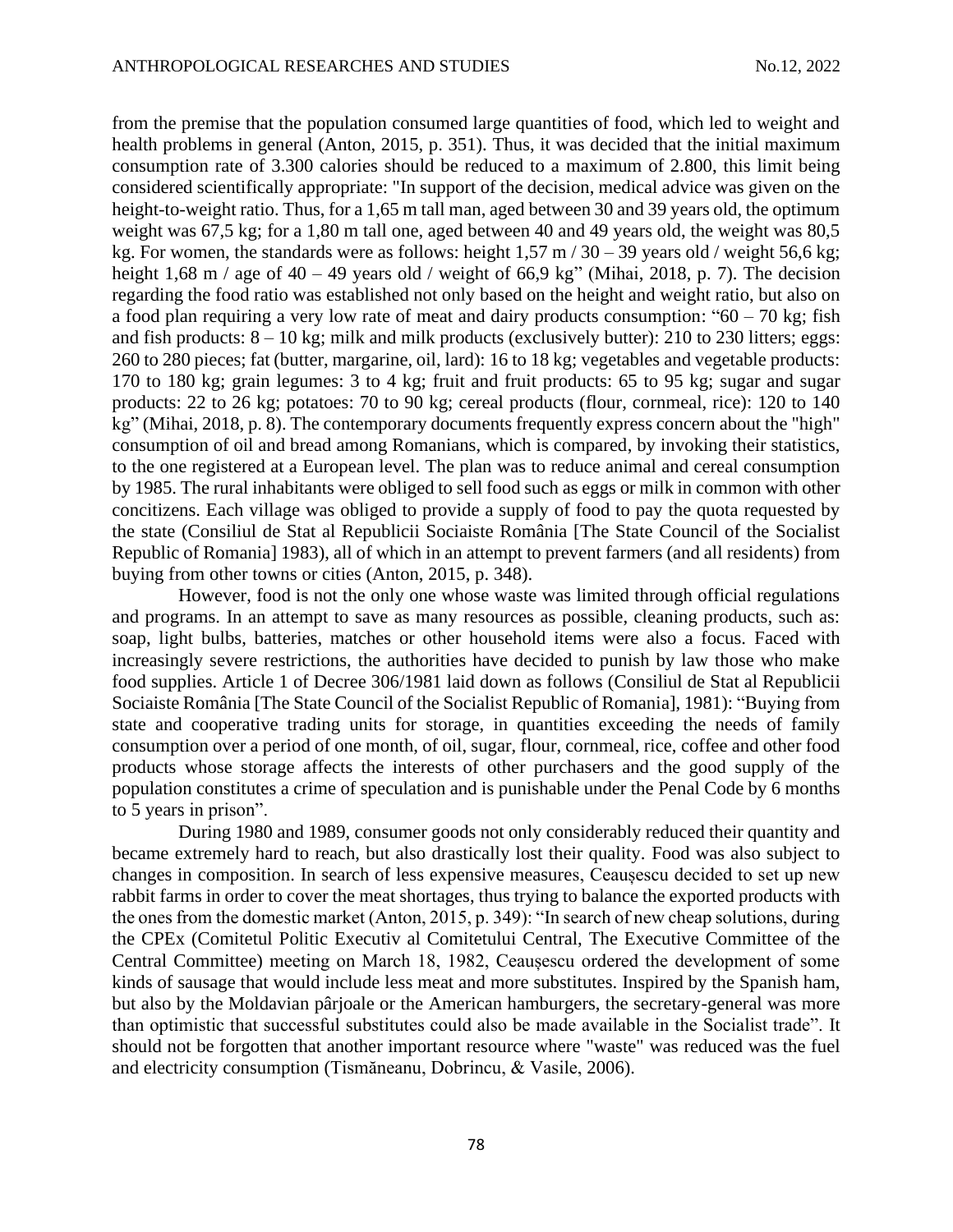From a historical perspective, the period that began in the ninth decade of the past century granted to Romanians the access to a variety of food products, along with the transition to a way of organization and production oriented toward the market of the agri-food sector. However, as shown by an analysis carried out during 1990 and 1999 (Petrovici & Ritson, 2000, p. 295), Romanians started to have an unhealthy diet and consume more and more food that generated the emergence of diseases (heart diseases, cancer, etc.). After Romania's accession to the European Union, the quality and quantity of the consumed food became extremely important, along with the economic development and the increase in the population's purchase power. According to the analysis conducted by Antoneac, Petre, Nica and Iana (2019), between 2010 and 2016 there was an average increase of 11% per household of food wasted in Romania ranging from 120.000 tons in 2010 to 164.000 tons six years later (p. 236).

In an attempt to harmonize the Romanian legislation with the European one in this field as well, some limits needed to be imposed on food waste at a national level. Therefore, in 2016 a law on food waste, namely the "Law 217/2016" (Parlamentul Român [the Romanian Parliament], 2016) was adopted for the first time in more than three decades. In contrast to the legislation before 1989, the emphasis of this new law was placed on the activity of economic operators who were encouraged to take measures in order to prevent the food waste. The law also introduced a number of measures designed to encourage people and other economic operators to adopt a proactive behaviour in the prevention of food waste through: information and education measures, low-cost sale of food goods with a shelf-life close to the expiration date, food donation, transformation of obsolete food into compost, biogas or their neutralization (Romanian Parliament, 2016). The 2019 "Methodological norms", which supplemented the "Law 217/2016", also emphasized the responsibility of economic units (rather than consumers) in reducing food waste.

### **Material and methods**

There are some important differences between the way in which food waste prevention was regulated in Romania before and after 1989. The logical question arising from this situation is: "To what extent have these historical periods been different from the point of view of media coverage of food waste?"

This article attempts to answer to the following research question: "What is the situation in Romania regarding the food waste as covered by the media in the past as well as in the present society?"

In order to find an answer, the focus was placed on identifying the differences and similarities between the ways in which the food waste was covered by the Romanian press in two distinct periods of time: the 80's (1980-1989) and the present (2010-2020), by using the qualitative analysis of the Romanian press (Chelcea, 2001).

The analysis was carried out on two separate samples of articles published in the Romanian press, out of which, the first included 23 electronic editions of the newspaper "Scinteia" from 1980 to 1986. The publications have been consulted online on the "Bucharest Digital Library" website. Of the total amount of electronic editions of the newspaper, 16 articles have been selected for analysis.

The second sample consisted of 30 articles published in the Romanian national online press ranging from 2010 to 2020. The articles were selected using the search engine "Google", where in the section "News", keywords such as "waste" and "food" were used to access the articles available on this topic. The data collection for both samples took place between February and March 2021. The analysis was qualitative and descriptive. No research assumptions were made, let alone causal assumptions.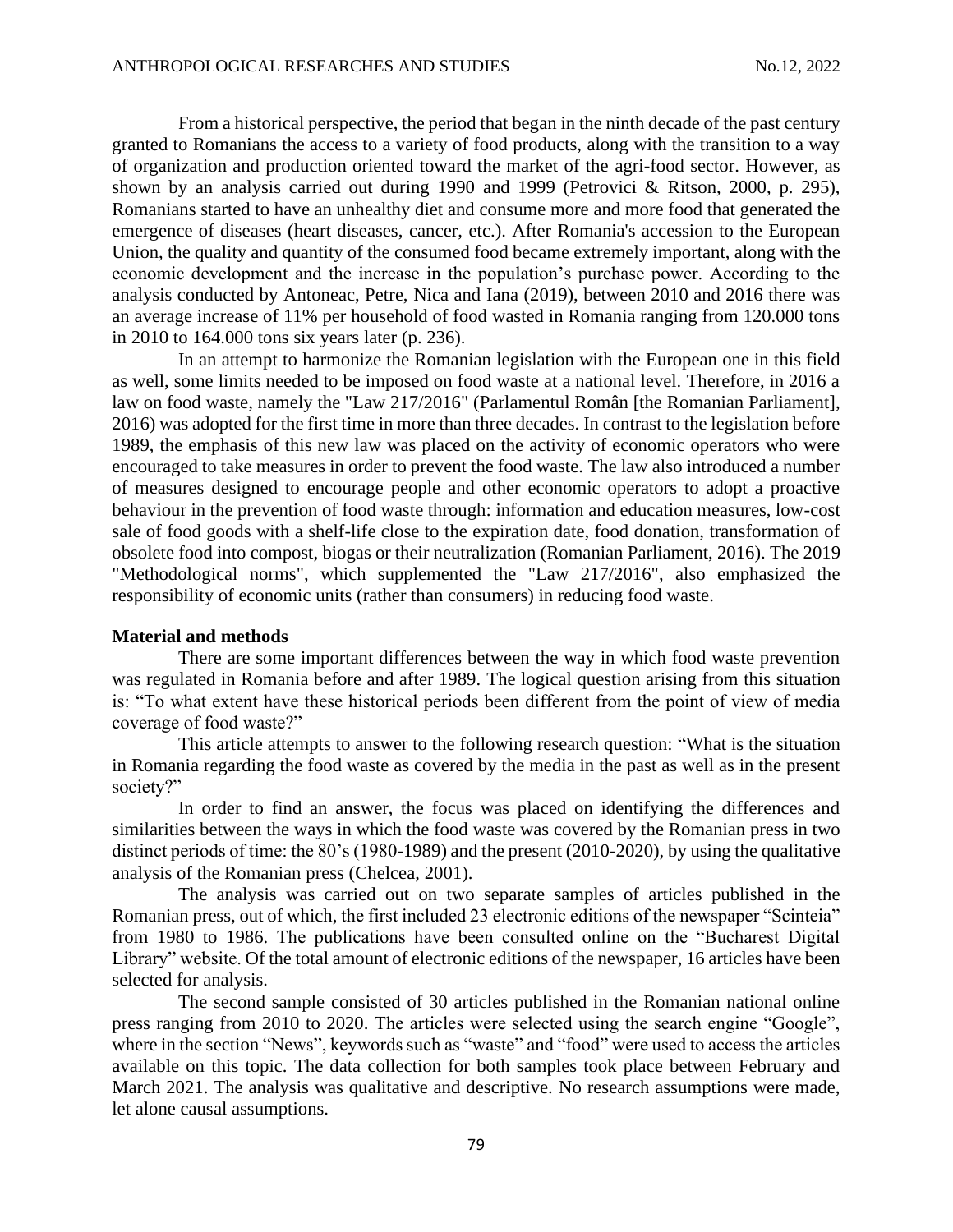The results will be presented in a narrative manner, without claiming that they are of a representative nature and without generalizing.

#### **Results**

The analysis begins with the articles published between 2010 and 2020 where the journalists used a triple approach consisting of the following elements: an emphasis on the individual role of each reader in the fight against food waste, the usage of European and/or global statistics on the subject in order to draw attention to food waste or to raise requirements for compliance with the European Union regulations.

Thus, in the article titled "This is how you reduce food waste!" Published by the "Click" newspaper on November 4, 2017, journalists are directly encouraging the individual reader to adopt a balanced and rational behaviour toward purchasing, preparing, consuming and preserving the food. To this end, the journalist adopts an individualized strategy of persuading readers by repeating imperative verbs – "you [the one who are now reading] freeze / use / let your imagination run free / divide / combine (the food)". The text therefore becomes a long "list" of desirable behaviours, which the reader is (almost) obliged to adopt: "Freeze the extra vegetables, fruit or meat remaining from the meal preparation and use it for future dishes. Use all the edible parts of the vegetables. For example, if you cook carrots, use the leaves in a salad. Do you have some extra eggs; the butter is approaching its expiration date? Use them! Let your imagination wander free and combine the ingredients you have in your kitchen in order to prepare new recipes. There are many online platforms that offer you suggestions for delicious recipes based on the food you already have, without even having to go shopping. Properly divide the ingredients before you make a recipe, in order to avoid leaving something behind after preparing your meal. If you still have ingredients left, eat them during the next meal or combine them with other dishes."

This article sends a persuasive message centred on the individual, who is perceived as a consumer needing to be persuaded by rational arguments to change his behaviour. Unlike this example, the articles published between 1980 and 1989 placed a particular emphasis on what could now be called the "collective effort" to eliminate waste. The article published on October 20, 1981 on the front page of "Scinteia" demonstrates this attitude. In the article titled "The household spirit must replace food improvisations and waste even in the collective consumption thus shows a raidsurvey conducted by our newspaper through the canteens of some enterprises of the capital" the journalist takes a brief look at the shortcomings of the requirement for a scientific food for the existent canteens in several state-owned enterprises of Bucharest during that period. In this context, the waste of bread was mentioned in order to highlight the waste it produces by being sold "by quarter" and not by slice: "The raid conducted through the workers' canteens in Bucharest highlighted the need for intervention by the General commercial Directorate to find solutions and other topical solutions for the work of these establishments of general public interest: adopt a rational bread management (bread is still distributed in "quarters", with many unused waste left); use the benefits of canteens' accounts to improve canteens' menus; take more determined steps to diversify menus to all canteens by ensuring a scientific balance of the components of a rational diet."

This example proves that before 1989, the media put the emphasis on an impersonal, collective and collectivistic "us", along with the transformation of food waste (in this case, the bread) into an "emblem" for the behaviour that contributes to it. On the other hand, during the period between 2010 and 2020, the media focused on the "debt" and "obligation" to adopt a behaviour that would prevent the food waste. The motivation for this behavioural change is now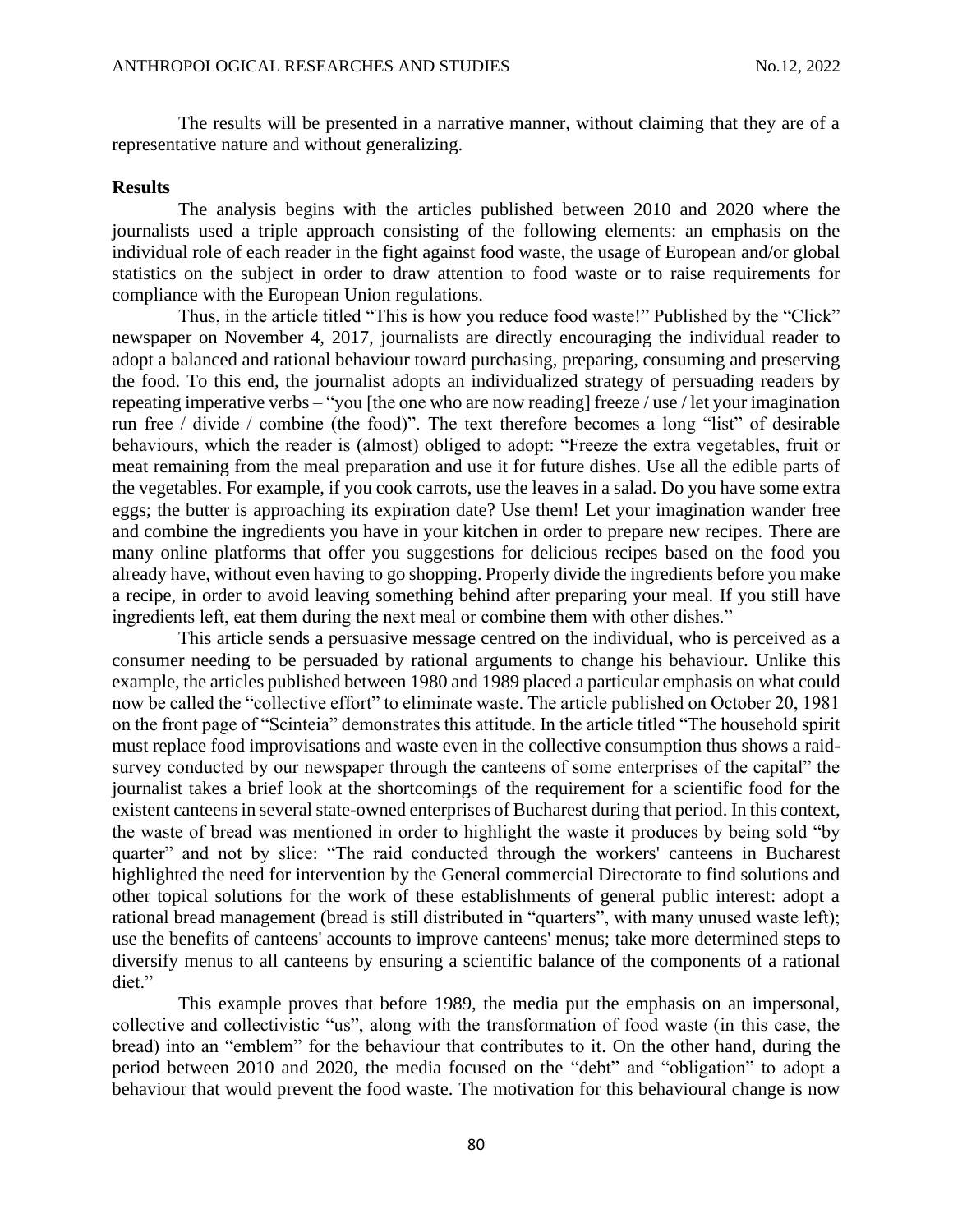collective, as it is seen as necessary in the context of the European Union's requirements. For example, in the article titled "We are poor, but we throw away the food. Why did we arrive to this situation?" published by the "Click" newspaper on February 21, 2018, the opening phrase particularly emphasizes the lack of economic rationality of food waste: "We are Europe's poor, but we still afford to throw more food than others." The economic argument continues to be brought up in the article, through the use of the collective and impersonal actor – the "Romanians": "We could say that this is typically Romanian, since the figures show that, although we are poor, 40% of the income we make is spent on food."

After this impersonal appeal, the author of the article discusses the issue of food waste, while, on one side invoking the official statistical data: "EU statistics show that Romania ranks ninth among the most wasteful countries in Europe, with 2,55%, or 2,2 million tons of food lost each year, which means more than 6.000 tons per day", and on the other side imposing the requirements of the European Union for the Member States: "By the end of 2018, Member States must accurately measure and report food waste. This is why at the beginning of the year, the Agriculture Ministry asked the Department of Food and Bio resources to carry out a study on the food that reaches the Romanian dumpsters. According to Elena Dinu, the head of the working group against food waste, the above-mentioned data have already been collected and will be published by the end of the year. Institutions have already been set up in the West to redistribute food to the poor at low prices."

However, in this case, what distinguishes the appeal to the community regarding the food waste, as opposed to the one in the communist press is its extremely abstract character. If the 1980- 1989 press used a sequence of clearly localized "everyday facts", which contained descriptions of real people and specific situations (canteen X, factory Y, seller U, buyer X, etc.), three decades later, these elements are completely absent from the press. Instead, they are replaced by collective entities (such as the EU Member States), norms and general regulations or laws.

#### **Discussions**

First of all, the results show that the articles published between 1980 and 1989 placed a particular emphasis on the "collective effort" to eliminate waste. However, in articles published between 2010 and 2020, journalists used a triple approach, which involved: emphasizing the particular role of each reader in the fight against food waste, using data gathered from the European and/or global statistics, in order to raise awareness regarding the food waste, and invoking the compliance requirements of the European Union standards. Secondly, after 1989, the approach of the Romanian press on the subject of food waste was extremely abstract, as opposed to the previously analysed period, where the topic was understood and covered as a sequence of "daily acts", describing real characters and situations. Thirdly, after 1989, the official and formal quality of the information prevails, as opposed to the one before 1980.

Approaching the reader through specific examples was in fact the distinctive feature of the articles published in the Romanian press before 1989. While still paying tribute to a journalistic tradition rooted in the 19th century, the Communist press was placing the emphasis (in a specific way) on the "mundane fact" which was subsequently presented according to the ideological requirements. Although, canonically, the "mundane fact" was perceived by the specialized literature as "the usual information about unusual, unforeseen and even bizarre situations, presented in a sensational and dramatic manner" (Negrea, 2013, p. 154), the Communist press only maintained some of these characteristics (such as the unusual). This is the case in the Article "To the taste of people, not to the taste of 'waste'", published on October 29, 1981 on the first and third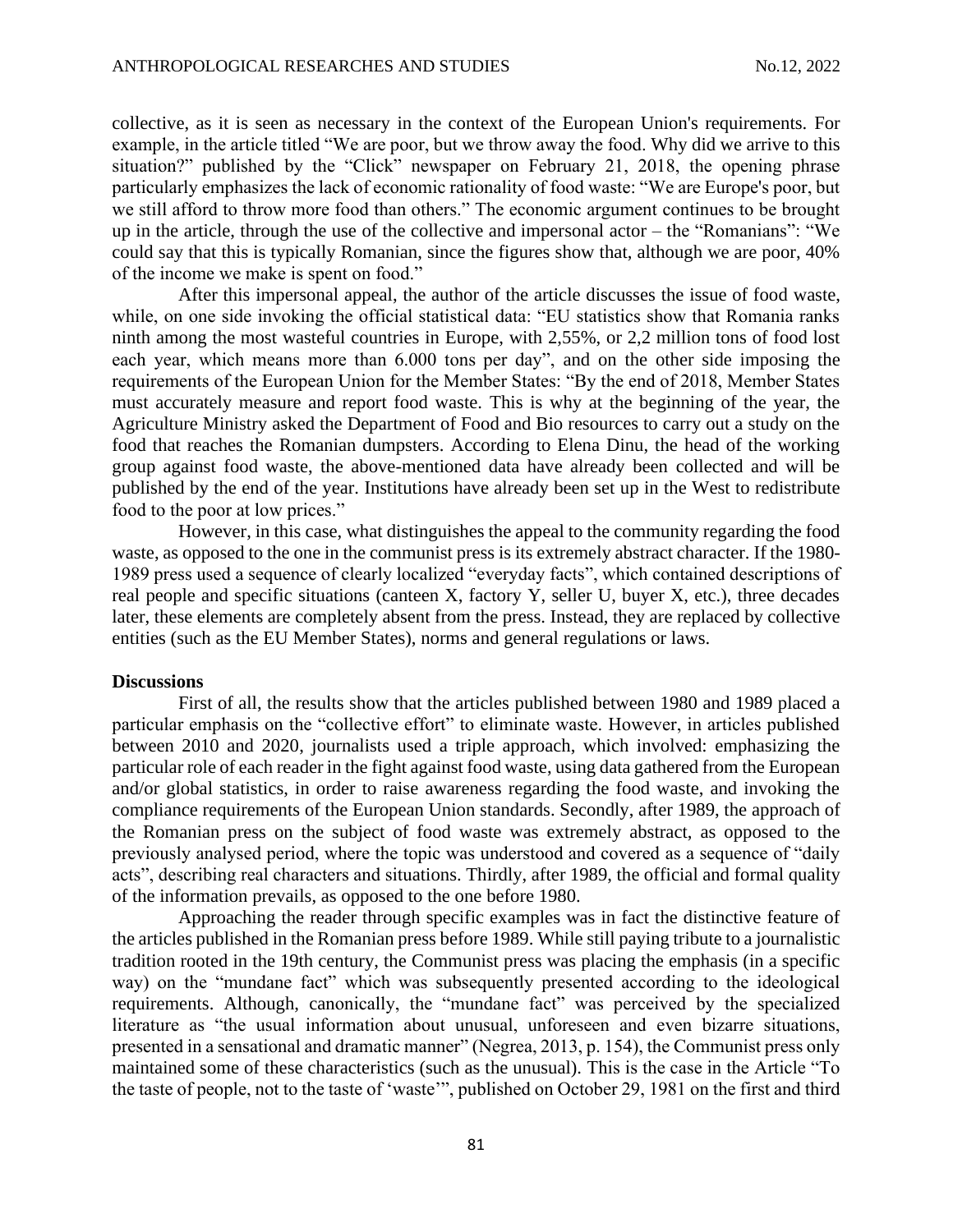pages of the newspaper "Scinteia". After a walk through the bread factories of Bucharest, the journalists reveal to the public small dialogs and fragments of the 80's daily conversations. Examples of avoiding food waste are therefore collected from the inhabitants of this city, and subsequently inserted by the journalist in the main narration as part of the reader's daily conversations, such as in the following example: "While we write all this, Dumitru Moga, a worker on one of the nearby I.T.B sites entered the unit to buy a half of bread. He also suggested making smaller loaves of bread, for those who want to take a simple snack at the workplace, and not a lunch."

The insertion of an "everyday life" anecdote in the articles on the subject of food waste was a particularity of that period of time, and was not found in the articles published between 2010 and 2020 that were collected for the present analysis. The "voices" quoted in the articles published in the Romanian media over the last decade are no longer those of ordinary people but of "experts". The arguments that favour a certain behaviour oriented towards the food preservation is thus delivered from a position of authority (the science) as opposed to the reader (or the "average man"). For example, the article titled "Why do Romanians throw tons of food after the holidays" published in the national daily "Adevărul" on January 4, 2017 quotes a doctor (Corina Zugravu, specialist in nutrition and public nutrition), several sociologists (Mircea Kivu, Mihai Cucerzan), an anthropologist (Vintila Mihăilescu), representatives of non-governmental organizations (Sorin Mierlea, president of InfoCons, Andreea Höfer, director of programs at "More Green"). The only missing point of view is that of a "worker on the site", revealed in the article published before 1989.

A last significant difference that could be noticed in the way the media covered the subject of food waste during the two analysed periods was, therefore, the extremely formal nature of the information delivered to the public during the period 2010-2020, as opposed to the one before 1980. If the "Scinteia" newspaper engaged the reader through humoristic drawings regarding the food waste, three decades away, the articles covering the same subject were written in a serious tone, with no reference to entertainment, completely lacking emotional involvement, and were based on a strictly rational appeal to the reader.

### **Conclusions**

The present analysis highlights the fact that the qualitative approach provided the opportunity to identify some main features of the press messages during two distinct periods of time (1980-1989 and 2010-2020). The 80's press was using persuasive messages in order to emphasize the "mundane fact" and the "voices" of ordinary people who, by personal example, could provide solutions to the problem of food waste. These elements were completely gone thirty years later. On the contrary, the articles published between 2010 and 2020 are the exact opposite, as they use abstract and rational imperatives, in order to develop a prevention behaviour that could combat food waste, along with the citation of distinct "voices" of experts and scientists. Moreover, the ludic, humorous elements from the 1980-1989 press on food waste were no longer found in the newspapers published between 2010 and 2020.

Although the study does not aim to offer a representative picture of the way in which the food waste issue was covered by the Romanian media during two distinct periods of time (1980- 1989 and 2010-2020), apart from an inherent ideological side, which constitutes the defined essence of the main axis distinguishing between the media coverage of food waste during the two analysed periods of time, the analysis reveals some specific elements of a specific mentality.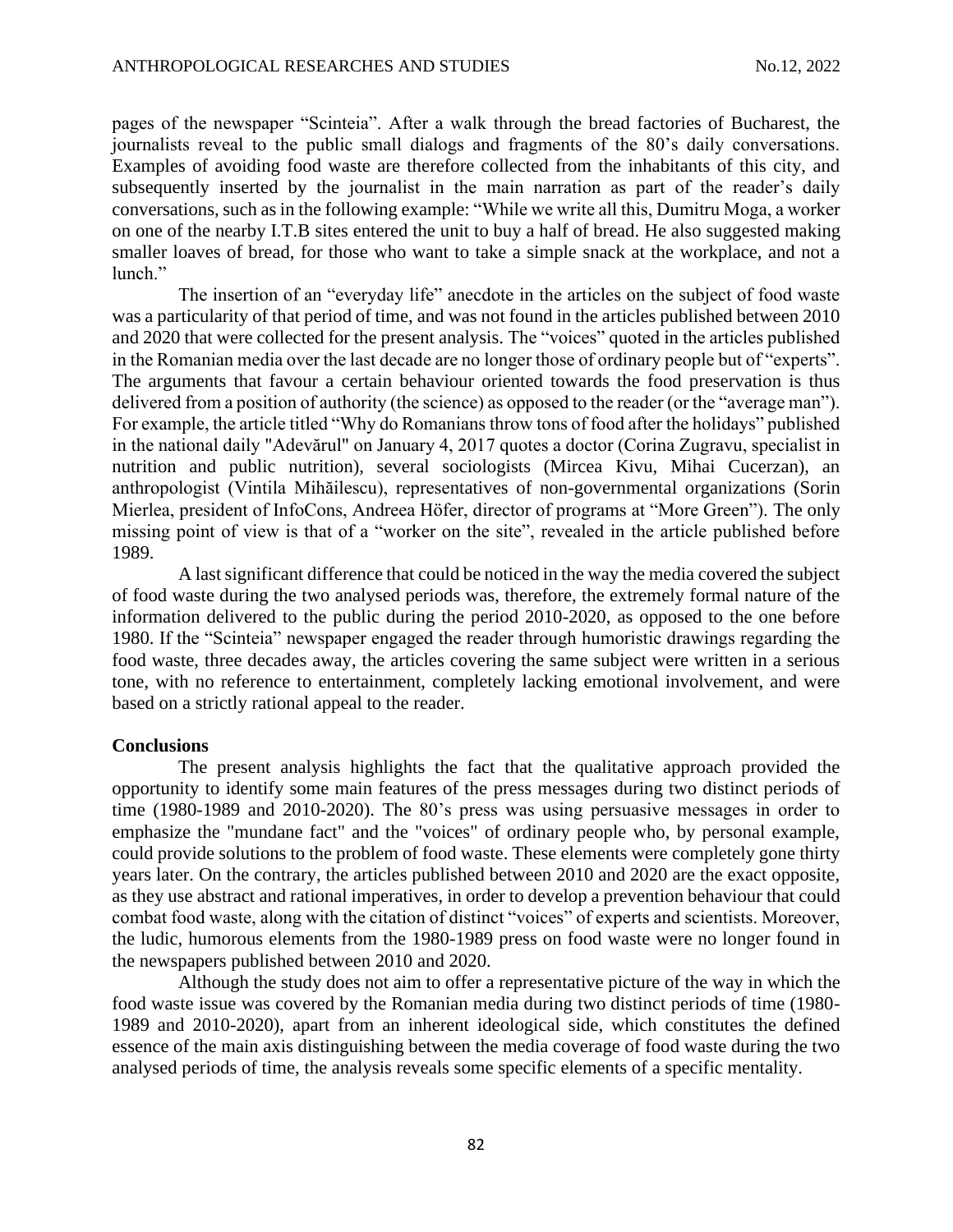### **Acknowledgements**

This study represents the result of an analysis that was conducted without any financial aid. A summary of this paper was presented at online international conference: Individual, family, society - contemporary challenges, fourth edition, 6 to 7 October 2021, Bucharest, Romania and published in the journal Studii şi Cercetări de Antropologie, No. 7/2021.

## **References**

- 1. Antoneac A., Petre L. Nica M. & Iana S. (2019). Food waste analysis in Romania in comparison to the European Union. *Ann. Fac. Econ*, *1*, 227-239. Retrieved February 15, 2021 from [http://anale.steconomiceuoradea.ro/volume/2019/n1/022.pdf](https://econpapers.repec.org/scripts/redir.pf?u=http%3A%2F%2Fanale.steconomiceuoradea.ro%2Fvolume%2F2019%2Fn1%2F022.pdf;h=repec:ora:journl:v:1:y:2019:i:1:p:227-239)
- 2. Anton, M. (2015). Cultura penuriei în anii '80: programul de alimentaţie ştiinţifică a populației [Shortage culture in the 80s: the scientific population feeding programme]. *Revista istorică [Historic review]*, *26*(3-4), 345-356. Retrieved February 10, 2021 from [http://iini.ro/Revista%20Istorica/RI\\_complet/2015\\_3-4.pdf](http://iini.ro/Revista%20Istorica/RI_complet/2015_3-4.pdf)
- 3. Assembly, G. (2015). Sustainable development goals. *SDGs Transform Our World*, *2030*. Retrieved February 5, 2021 from<https://sdgs.un.org/2030agenda>
- 4. Beretta, C., Stoessel, F., Baier, U., & Hellweg, S. (2013). Quantifying food losses and the potential for reduction in Switzerland. *Waste management*, *33*(3), 764-773. <https://doi.org/10.1016/j.wasman.2012.11.007>
- 5. Buzby, J. C., & Hyman, J. (2012). Total and per capita value of food loss in the United States. *Food policy*, *37*(5), 561-570. Retrieved February 20, 2021 from [https://ucanr.edu/sites/Postharvest\\_Technology\\_Center\\_/files/232106.pdf](https://ucanr.edu/sites/Postharvest_Technology_Center_/files/232106.pdf)
- 6. Cantaragiu, R., Hadad, S., & Condrea, E. (2019). Food waste and rural tourism—A Romanian perspective. *Ovidius Univ. Ann. Econ. Sci. Ser*, *19*, 152-160. Retrieved February 18, 2021 from [https://stec.univ-ovidius.ro/html/anale/RO/wp-content/uploads/2019/08/4-](https://stec.univ-ovidius.ro/html/anale/RO/wp-content/uploads/2019/08/4-2.pdf) [2.pdf](https://stec.univ-ovidius.ro/html/anale/RO/wp-content/uploads/2019/08/4-2.pdf)
- 7. Chelcea, S. (2001). *Metodologia cercetării sociologice: metode cantitative şi calitative* [Methodology of sociological research: qualitative and quantitative methods]. București> Editura Economică.
- 8. Girotto, F., Alibardi, L., & Cossu, R. (2015). Food waste generation and industrial uses: a review. *Waste management*, *45*, 32-41. 10.1016/j.wasman.2015.06.008
- 9. Gjerris, M., & Gaiani, S. (2013). Household food waste in Nordic countries: Estimations and ethical implications. *Etikk i praksis-Nordic Journal of Applied Ethics*, (1), 6-23. 10.5324/eip.v7i1.1786
- 10. Gössling, S., Garrod, B., Aall, C., Hille, J., & Peeters, P. (2011). Food management in tourism: Reducing tourism's carbon 'foodprint'. *Tourism Management*, *32*(3), 534-543. 10.1016/j.tourman.2010.04.006.
- 11. Guttman, A., (2017). Food advertising Statistics & Facts. *Statista*. retrieved February 21, 2021 from<https://www.statista.com/topics/2223/food-advertising/>
- 12. Hall, S. M., & Holmes, H. (2017). Making do and getting by? Beyond a romantic politics of austerity and crisis. *Discover Society*, *44*. Retrieved March 4, 2021 from [https://archive.discoversociety.org/2017/05/02/making-do-and-getting-by-beyond-a](https://archive.discoversociety.org/2017/05/02/making-do-and-getting-by-beyond-a-romantic-politics-of-austerity-and-crisis/)[romantic-politics-of-austerity-and-crisis/](https://archive.discoversociety.org/2017/05/02/making-do-and-getting-by-beyond-a-romantic-politics-of-austerity-and-crisis/)
- 13. Kojima, R., & Ishikawa, M. (2013). Prevention and recycling of food wastes in Japan: policies and achievements. *Kobe University, Japan, Resilent cities*. Retrieved March 12, 2021 from<http://www.lib.kobe-u.ac.jp/repository/81005266.pdf>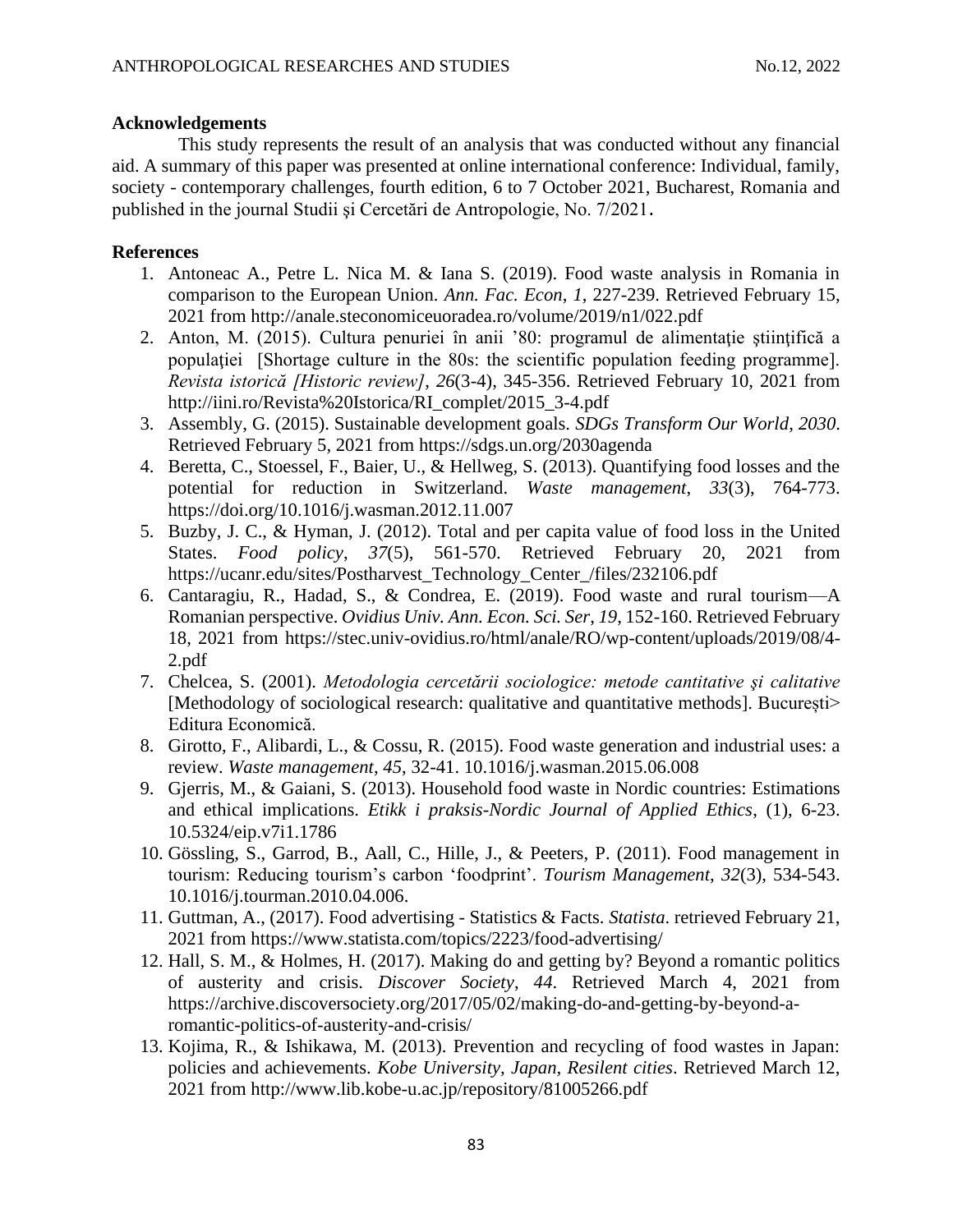- 14. Mihai, D. (2018). Programul de alimentație științifică a populației în comunism. Cât trebuia să mănânce și să cântărească o persoană [Scientific feeding programme for the population under communism. How much a person was supposed to eat and weigh]. *Adevarul*, August 12 2018. Retrieved February 2021, from [https://adevarul.ro/locale/ploiesti/programul](https://adevarul.ro/locale/ploiesti/programul-alimentatie-stiintifica-populatiei-comunism-trebuia-manance-cantareasca-persoana-1_57ac8f245ab6550cb8ab50f6/index.html)[alimentatie-stiintifica-populatiei-comunism-trebuia-manance-cantareasca-persoana-](https://adevarul.ro/locale/ploiesti/programul-alimentatie-stiintifica-populatiei-comunism-trebuia-manance-cantareasca-persoana-1_57ac8f245ab6550cb8ab50f6/index.html)[1\\_57ac8f245ab6550cb8ab50f6/index.html](https://adevarul.ro/locale/ploiesti/programul-alimentatie-stiintifica-populatiei-comunism-trebuia-manance-cantareasca-persoana-1_57ac8f245ab6550cb8ab50f6/index.html)
- 15. Närvänen, E., Mesiranta, N., Mattila, M., & Heikkinen, A. (2020). Introduction: A framework for managing food waste. In *Food Waste Management* (pp. 1-24). Palgrave Macmillan, Cham. [10.1007/978-3-030-20561-4\\_1](http://dx.doi.org/10.1007/978-3-030-20561-4_1)
- 16. Negrea, X. (2013). Hard news, news value and fait divers in Romanian press. *Studies on Literature, Discourse and Multicultural Dialogue: Communication and Public Relations*, 153-160.<https://doi.org/10.15405/epsbs.2016.09.13>
- 17. Nuijten, S. (2020). COVID-19 Impact on Consumer Food Behaviors in Europe. *COVID-19 Study: European Food Behaviors, European Union*. Retrieved March 2, 2021 from [https://www.eitfood.eu/media/news-pdf/COVID-19\\_Study\\_-](https://www.eitfood.eu/media/news-pdf/COVID-19_Study_-_European_Food_Behaviours_-_Report.pdf) [\\_European\\_Food\\_Behaviours\\_-\\_Report.pdf](https://www.eitfood.eu/media/news-pdf/COVID-19_Study_-_European_Food_Behaviours_-_Report.pdf)
- 18. Okumus, B., Koseoglu, M. A., & Ma, F. (2018). Food and gastronomy research in tourism and hospitality: A bibliometric analysis. *International Journal of Hospitality Management*, *73*, 64-74. [10.1016/j.ijhm.2018.01.020.](http://dx.doi.org/10.1016/j.ijhm.2018.01.020)
- 19. Östergren, K. (2014). FUSIONS definitional frameword for food waste (FP7-rapport). Retrieved February 23, 2021 from [https://www.eu](https://www.eu-fusions.org/phocadownload/Publications/FUSIONS%20Definitional%20Framework%20for%20Food%20Waste%202014.pdf)[fusions.org/phocadownload/Publications/FUSIONS%20Definitional%20Framework%20](https://www.eu-fusions.org/phocadownload/Publications/FUSIONS%20Definitional%20Framework%20for%20Food%20Waste%202014.pdf) [for%20Food%20Waste%202014.pdf](https://www.eu-fusions.org/phocadownload/Publications/FUSIONS%20Definitional%20Framework%20for%20Food%20Waste%202014.pdf)
- 20. Papargyropoulou, E., Lozano, R., Steinberger, J. K., Wright, N., & bin Ujang, Z. (2014). The food waste hierarchy as a framework for the management of food surplus and food waste. *Journal of cleaner production*, *76*, 106-115. 10.1016/j.jclepro.2014.04.020.
- 21. Parkin, K. J. (2006). *Food Is Love*. University of Pennsylvania Press.
- 22. Petrovici, D. A., & Ritson, C. (2000). Food consumption patterns in Romania. British Food Journal, 102(4): 29-307. 10.1108/00070700010327724
- 23. Richetin, J., Perugini, M., Conner, M., Adjali, I., Hurling, R., Sengupta, A., & Greetham, D. (2012). To reduce and not to reduce resource consumption? That is two questions. *Journal of Environmental Psychology*, *32*(2), 112-122. [https://doi.org/10.1177/0013916514543683](https://doi.org/10.1177%2F0013916514543683)
- 24. Scherhaufer, S., & Schneider, F. (2011). Prevention, recycling and disposal of waste bread in Austria. In *Thirteenth International landfill Symposium, Cagliari, Sardinia*. Retrieved March 5, 2021 from [https://www.researchgate.net/publication/311556783\\_Prevention\\_recycling\\_and\\_disposal](https://www.researchgate.net/publication/311556783_Prevention_recycling_and_disposal_of_waste_bread_in_Austria) [\\_of\\_waste\\_bread\\_in\\_Austria](https://www.researchgate.net/publication/311556783_Prevention_recycling_and_disposal_of_waste_bread_in_Austria)
- 25. Schneider, F. (2013). The evolution of food donation with respect to waste prevention. *Waste Management*, *33*(3), 755-763. Retrieved March 7, 2021 from [http://analyseplatformen.dk/Data/madspildsmonitor/HTML\\_madspildsplatform/assets/sc](http://analyseplatformen.dk/Data/madspildsmonitor/HTML_madspildsplatform/assets/schneider_2013_the-evolution-of-food-donation-with-respect-to-waste-prevention.pdf) hneider 2013 the-evolution-of-food-donation-with-respect-to-waste-prevention.pdf
- 26. Stuart, T. (2009). The global food waste scandal. *Feedback*. Retrieved January 14, 2021 from [https://www.scribd.com/doc/229873096/Waste-Uncovering-the-Global-Food-](https://www.scribd.com/doc/229873096/Waste-Uncovering-the-Global-Food-Scandal-Stuart-Tristram)[Scandal-Stuart-Tristram](https://www.scribd.com/doc/229873096/Waste-Uncovering-the-Global-Food-Scandal-Stuart-Tristram)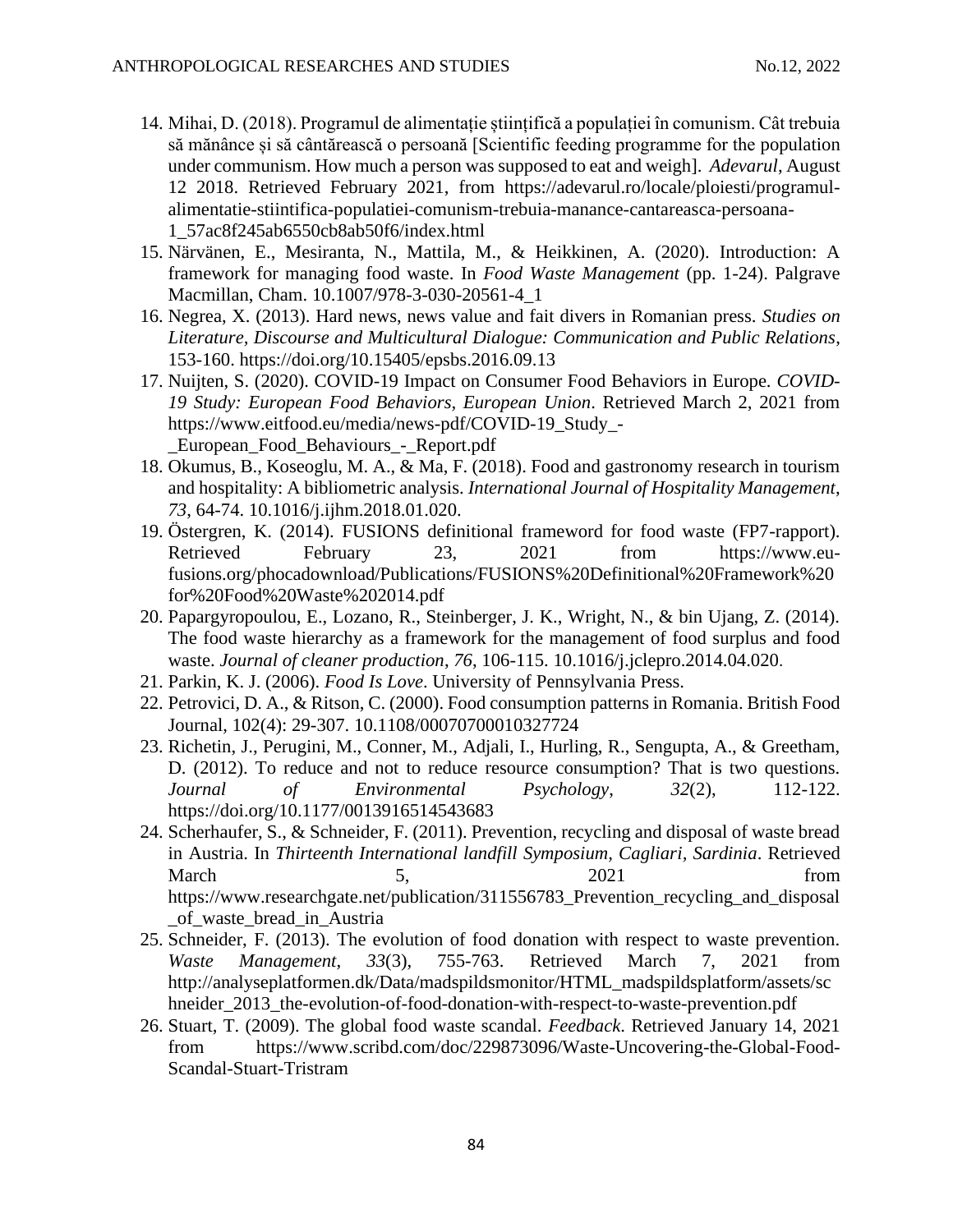- 27. Tismăneanu, V., Dobrincu, D., & Vasile, C. (2006). Comisia prezidenţială pentru analiza dictaturii comuniste din România [Presidential Commission for the Analysis of the Communist Dictatorship in Romania]. *Raport final [Final Report]*. Retrieved March 3, 2021, from [http://old.presidency.ro/static/rapoarte/Raport\\_final\\_CPADCR.pdf](http://old.presidency.ro/static/rapoarte/Raport_final_CPADCR.pdf)
- 28. Tostivint, C., Östergren, K., Quested, T., Soethoudt, J. M., Stenmarck, A., Svanes, E., & O'Connor, C. (2016). *Food waste quantification manual to monitor food waste amounts and progression*. BIO by Deloitte. Retrieved 09 September, 2021 from [https://www.eu](https://www.eu-fusions.org/phocadownload/Publications/FUSIONS%20Food%20Waste%20Quantification%20Manual.pdf)[fusions.org/phocadownload/Publications/FUSIONS%20Food%20Waste%20Quantificati](https://www.eu-fusions.org/phocadownload/Publications/FUSIONS%20Food%20Waste%20Quantification%20Manual.pdf) [on%20Manual.pdf](https://www.eu-fusions.org/phocadownload/Publications/FUSIONS%20Food%20Waste%20Quantification%20Manual.pdf)
- 29. Wang, L. E., Liu, G., Liu, X., Liu, Y., Gao, J., Zhou, B., ... & Cheng, S. (2017). The weight of unfinished plate: A survey based characterization of restaurant food waste in Chinese cities. *Waste Management*, *66*, 3-12. [10.1016/j.wasman.2017.04.007](https://doi.org/10.1016/j.wasman.2017.04.007)
- 30. Warde, A., and Yates, L. (2016) Why is eating today so troublesome? Discover Society, 36. Retrieved September 10, 2021 from <https://archive.discoversociety.org/2016/09/06/focus-food-and-eating/>
- 31. Watson, M., & Meah, A. (2013). Food, waste and safety: Negotiating conflicting social anxieties into the practices of domestic provisioning. *The Sociological Review*, *60*, 102- 120.<https://doi.org/10.1111/1467-954X.12040>
- 32. Whitehair, K. J., Shanklin, C. W., & Brannon, L. A. (2013). Written messages improve edible food waste behaviors in a university dining facility. *Journal of the Academy of Nutrition and Dietetics*, *113*(1), 63-69. 10.1016/j.jand.2012.09.015
- 33. \*\*\*Consiliul de Stat al Republicii Socialiste Romania [State Council of the Socialist Republic of Romania] (1981). *Decretul nr. 306/1981 privind măsuri pentru prevenirea și combaterea unor fapte care afectează buna aprovizionare a populației. Buletinul Oficial al Republicii Socialiste România [Decree No 306/1981 on measures to prevent and combat certain acts affecting the proper supply of the population. Official Bulletin of the Socialist Republic of Romania]*. Retrieved March 10, 2021 from <http://legislatie.just.ro/Public/DetaliiDocumentAfis/28217>
- 34. \*\*\*Consiliul de Stat al Republicii Socialiste Romania [State Council of the Socialist Republic of Romania] (1983). *Decret numarul 94 din 1983, cu privire la declararea animalelor, instrainarea si taierea bovinelor si cabalinelor [Decree No. 94 of 1983 on the declaration, training and cutting of cattle and horses]*. Retrieved March 10, 2021, from [http://www.cdep.ro/pls/legis/legis\\_pck.htp\\_act\\_text?idt=1292](http://www.cdep.ro/pls/legis/legis_pck.htp_act_text?idt=1292)
- 35. \*\*\*European Food Banks Federation FEBA. (2017). *Annual Report 2017*. Retrieved February 11 from<https://www.eurofoodbank.org/publications/feba-annual-report-2017/>
- 36. \*\*\*Marea Adunare Nationala [The Great National Assembly] (1980). *Legea nr. 13 din 19 decembrie 1980 privind constituirea, repartizarea şi folosirea pe judeţe a resurselor pentru aprovizionarea populaţiei cu carne, lapte, legume şi fructe [Law No 13 of 19 December 1980 on the constitution, distribution and use by counties of resources for supplying the population with meat, milk, vegetables and fruit]*. Retrieved March 12, 2021 from <http://legislatie.just.ro/Public/DetaliiDocumentAfis/35816>
- 37. \*\*\*Marea Adunare Nationala [The Great National Assembly] (1982). *Hotărârea nr. 15/1982 referitoare la Programul privind infaptuirea masurilor de autoconducere si autoaprovizionare in vederea asigurarii unei bune aprovizionari a populatiei cu produse agroalimentare si bunuri industriale de consum pe trimestrul IV 1982 si semestrul I 1983 [Decision No. 15/1982 on the Programme for the implementation of self-management and*